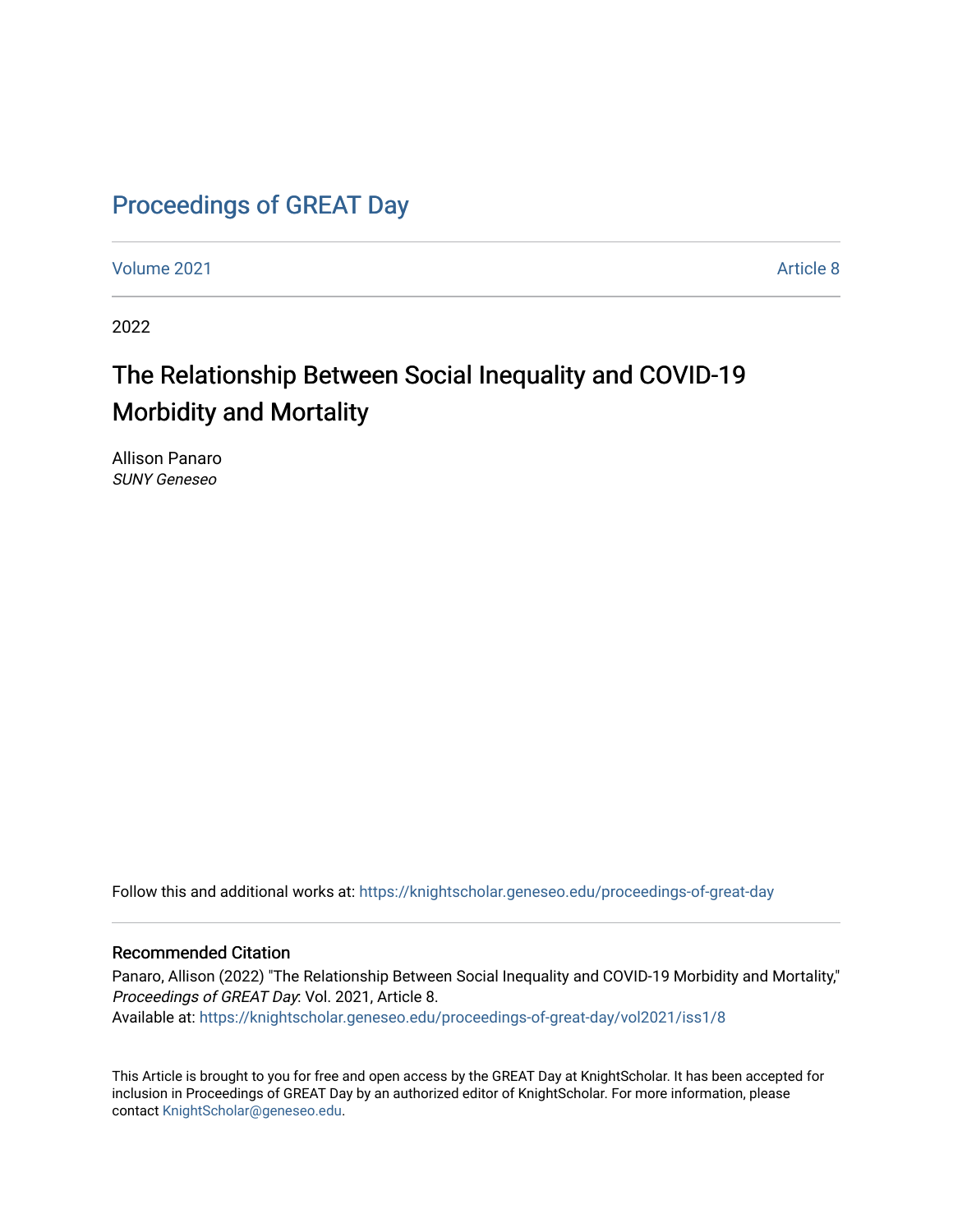## The Relationship Between Social Inequality and COVID-19 Morbidity and **Mortality**

#### Cover Page Footnote

sponsored by Melanie Medeiros, PhD

This article is available in Proceedings of GREAT Day: [https://knightscholar.geneseo.edu/proceedings-of-great-day/](https://knightscholar.geneseo.edu/proceedings-of-great-day/vol2021/iss1/8) [vol2021/iss1/8](https://knightscholar.geneseo.edu/proceedings-of-great-day/vol2021/iss1/8)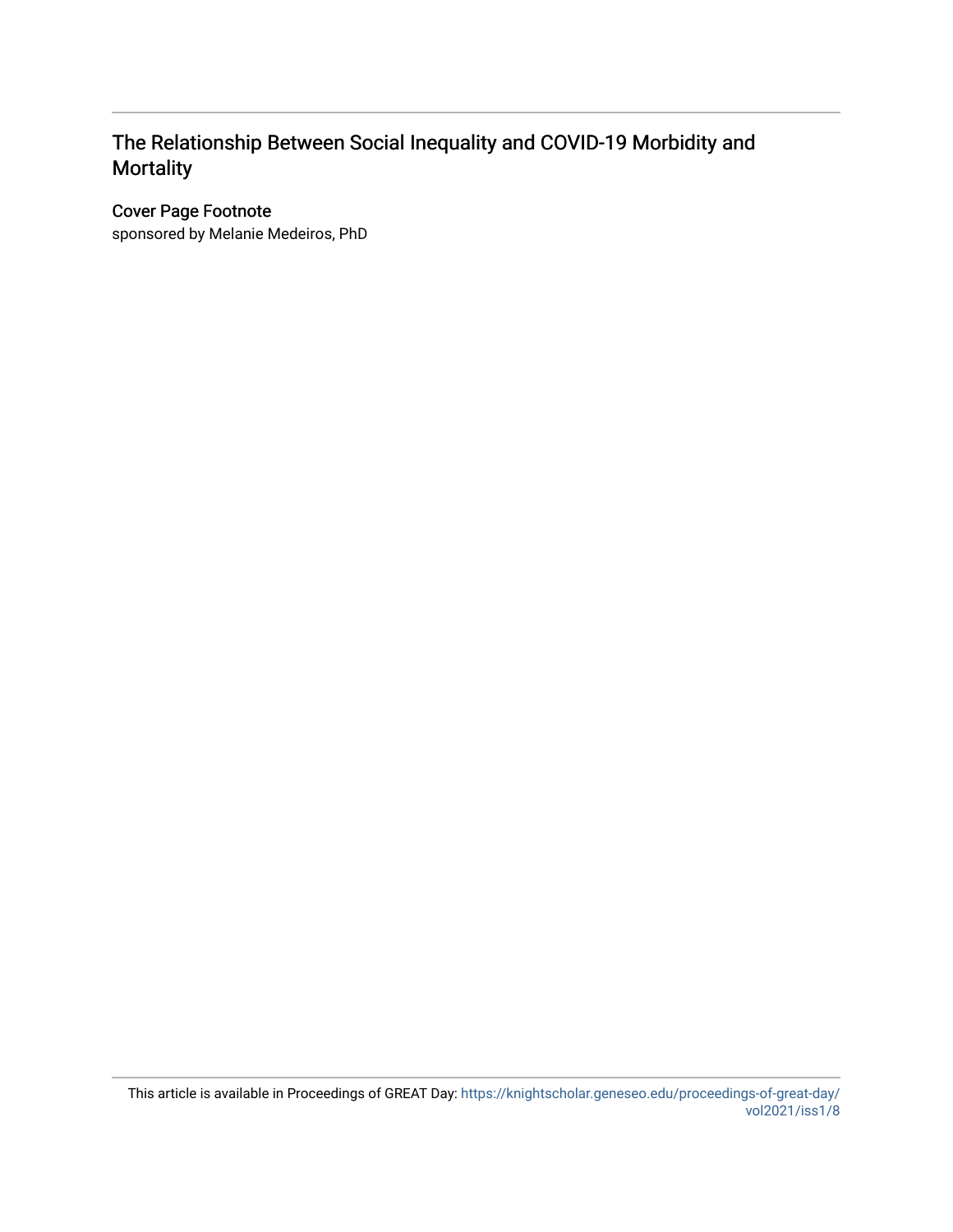# The Relationship Between Social Inequality and COVID-19 Morbidity and Mortality

# Allison Panaro

*sponsored by* Melanie Medeiros, PhD

## **ABSTRACT**

Coronavirus, also known as COVID-19, has greatly impacted the world as we know it. Each country has suffered in their own ways and faced many hardships regarding the pandemic. There have been 134,957,021 confirmed cases of COVID-19 globally and 2,918,752 recorded COVID-19 deaths (World Health Organization, n.d.-b). This study will analyze World Bank and World Health Organization data to examine the relationship between inequality and COVID-19 morbidity and mortality globally. The analyzed data includes, the total number of COVID-19 cases, COVID-19 deaths, percentage of total cases per population size, and the Gini coefficient (the measure of income inequality) for each country. This study will present graphs comparing the percentage of COVID-19 cases and COVID-19 deaths per a country's population in relation to their Gini coefficient, to explore the relationship between inequality and the severity of the COVID-19 pandemic in nation-states.

The Gini coefficient is a numerical ranking of a country's income inequality. *Fig-*<br> *ure 1* shows that there is a direct correlation between the Gini coefficient and<br>
morbidity rates. *Figure 2* shows that there is a sli *ure 1* shows that there is a direct correlation between the Gini coefficient and morbidity rates. *Figure 2* shows that there is a slight correlation between the Gini coefficient and mortality rates.

Countries with a lower Gini coefficient within their population had lower COVID-19 morbidity, while those with a higher Gini coefficient per population had higher COV-ID-19 morbidity. This means that those countries with a lower measure of income inequality also had a lower percentage of COVID-19 cases, while those with a higher measure of income inequality had a higher percentage of COVID-19 cases. The top twenty countries with the highest number of COVID-19 cases in 2020 include: The United States of America, India, Brazil, the Russian Federation, The United Kingdom, France, Spain, Italy, Turkey, Germany, Colombia, Argentina, Mexico, Poland, Iran, South Africa, Ukraine, Indonesia, Peru, and Czechia (World Health Organization, n.d.-a). Globally, about 1.47% of the population contracted COVID-19 in 2020. About 3.21% of the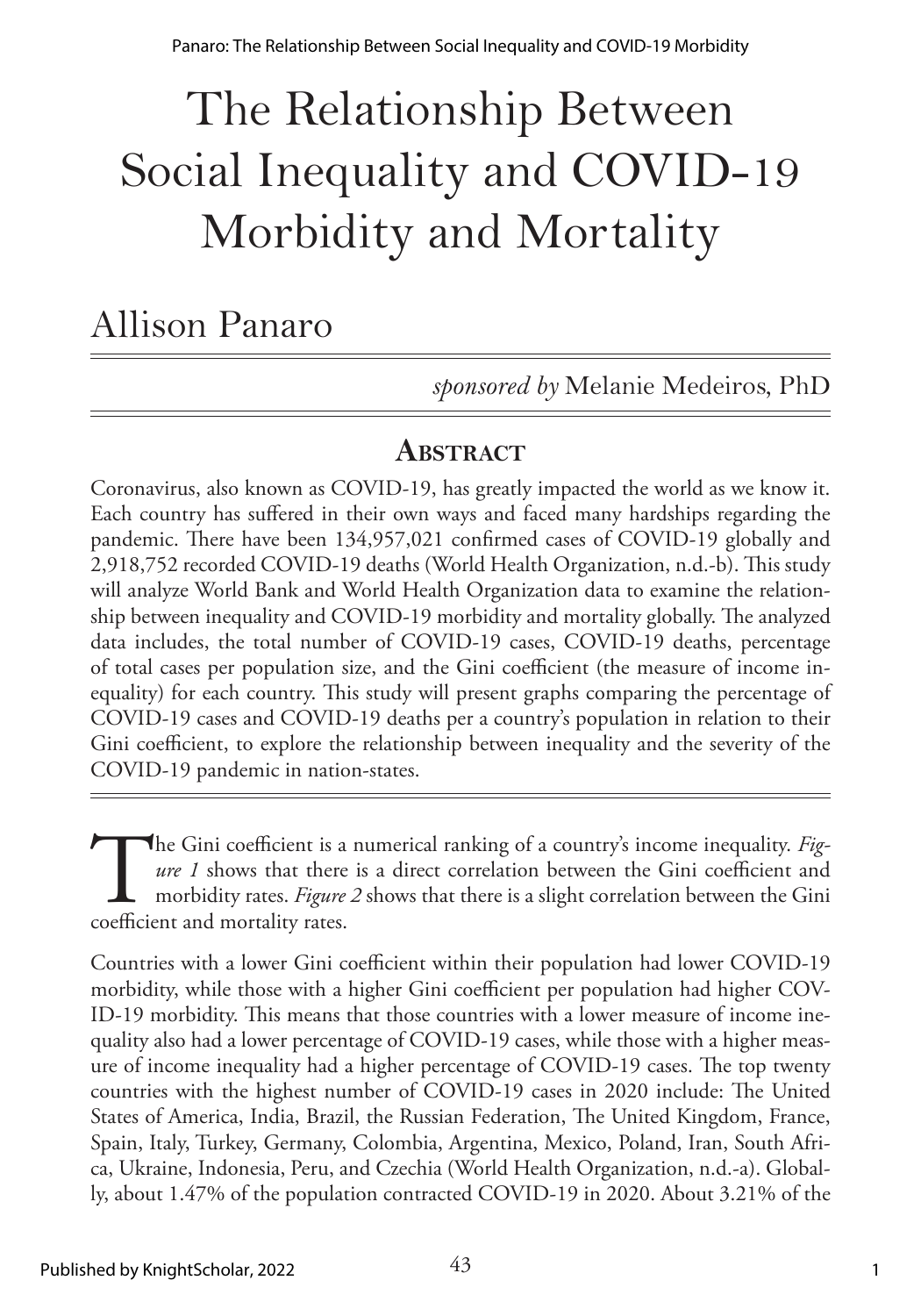44



*Figure 1: This figure shows the Gini coefficient as compared to the percentage of COVID-19 cases per population within each country in 2020 (Central Intelligence Agency, n.d.).*



*Figure 2: This figure shows the Gini coefficient as compared to the percentage of COVID-19 deaths per number of COVID-19 cases within each country in 2020 (Central Intelligence Agency, n.d.).*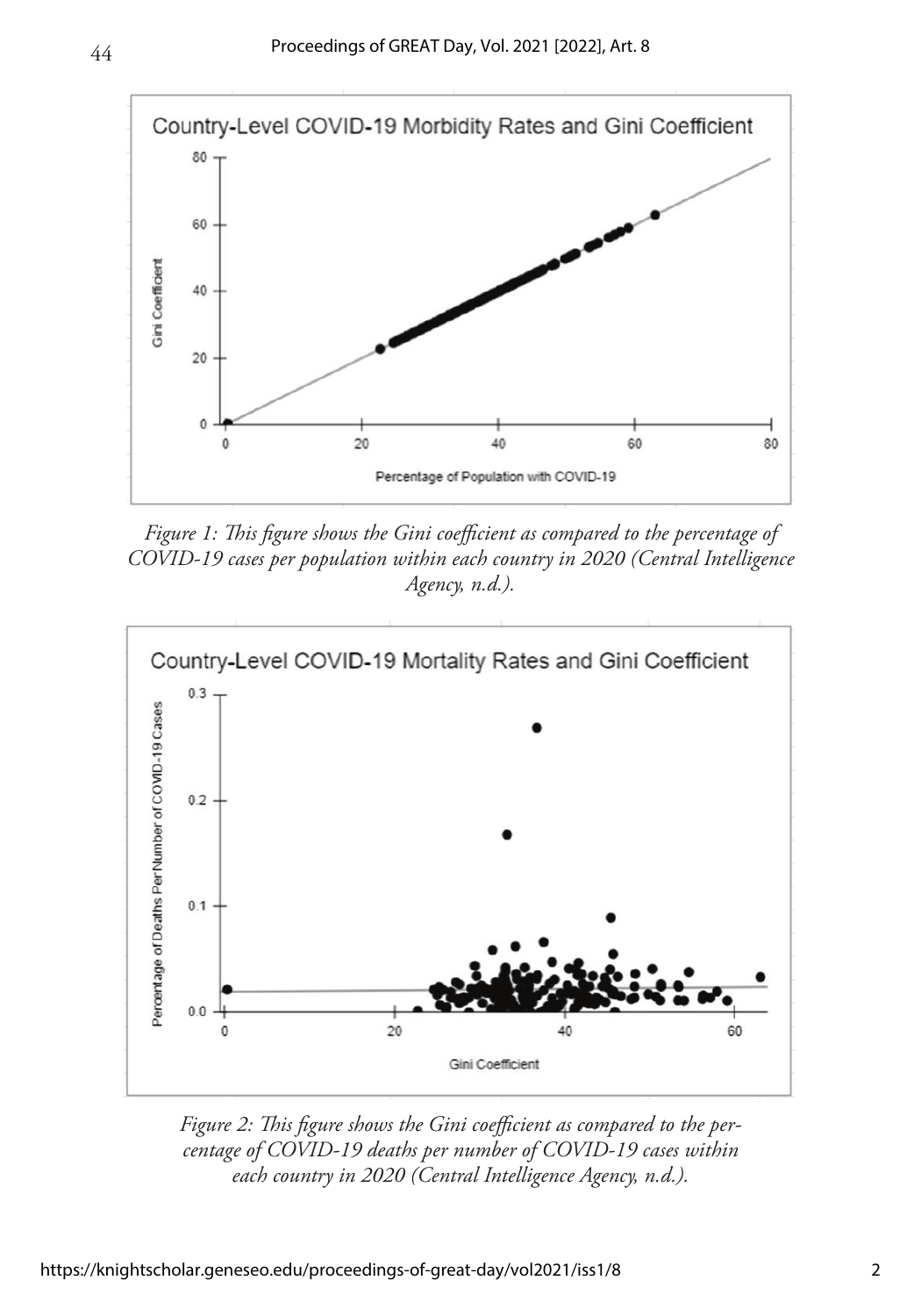population of the Holy See was infected with COVID-19, which was one of the highest. Namibia had about 1.58% of their population infected with COVID-19, ranking second in the entire world (World Health Organization, n.d.-a). Brazil was included in the top 10 countries with the highest Gini Coefficients (53.4) from 1967 to 2019, meaning there is a high-income inequality within their country (World Bank Group, n.d.). Globally, Brazil was ranked 43rd in the percentage of COVID-19 cases per their population.

This is high compared to the 236 other countries, dependent areas, and disputed territories. They also had the third highest number of COVID-19 cases in the entire world (World Health Organization, n.d.-a).

Countries with a high level of income inequality will most likely have higher COVID-19 mortality rates, while countries with lower levels of income inequality are likely to have lower COVID-19 mortality rates. However, there have been some exceptions to this trend. Yemen for example, had the highest mortality rate with only a 36.7 Gini coefficient. This country did not have the highest level of income inequality even though they had the highest mortality rates. This means that the trend is neither linear nor direct. The top twenty countries with the highest number of COVID-19 deaths include: The United States, Brazil, Mexico, India, The United Kingdom, Italy, The Russian Federation, France, Germany, Spain, Iran, Colombia, Argentina, South Africa, Peru, Poland, Indonesia, Turkey, Ukraine, and Belgium (World Health Organization, n.d.-a). The United States ranked highest in COVID-19 morbidity as well as COVID-19 mortality worldwide. Of the top twenty listed for the highest number of COVID-19 cases, nineteen of these countries also hold the highest number of COVID-19 deaths.

The top twenty countries with the highest population in 2020 include: China, India, The United States, Indonesia, Pakistan, Brazil, Nigeria, Bangladesh, the Russian Federation, Mexico, Japan, Ethiopia, the Philippines, Egypt, Vietnam, the Democratic Republic of the Congo, Turkey, Iran, Germany, and Thailand (World Health Organization, n.d.-a).

Of these twenty countries, only eight ranked in the top twenty for the highest number of COVID-19 cases and COVID-19 deaths. This means that even though a country has a large population, it does not guarantee that they will have higher COVID-19 morbidity or mortality rates.

When looking at each country's ranking into low income, lower middle income, middle income, upper middle income, and high-income countries, there is a trend between countries with higher COVID-19 mortality, higher COVID-19 morbidity, and higher incomes. For example, the United States is placed into a high-income country and ranked first in total COVID-19 mortality and COVID-19 morbidity in the entire world (World Health Organization, n.d.-a). In fact, most high COVID-19 mortality and morbidity rates were seen within the middle income to high income countries. Brazil and Mexico are placed into the upper middle-income countries. They were ranked among the top 5 countries with the highest rates of COVID-19 mortality and COVID-19 morbidity globally (Central Intelligence Agency, n.d.). Argentina is placed as a middle-income country and was ranked 12th for the highest rates of COVID-19 morbidity, and 13th for